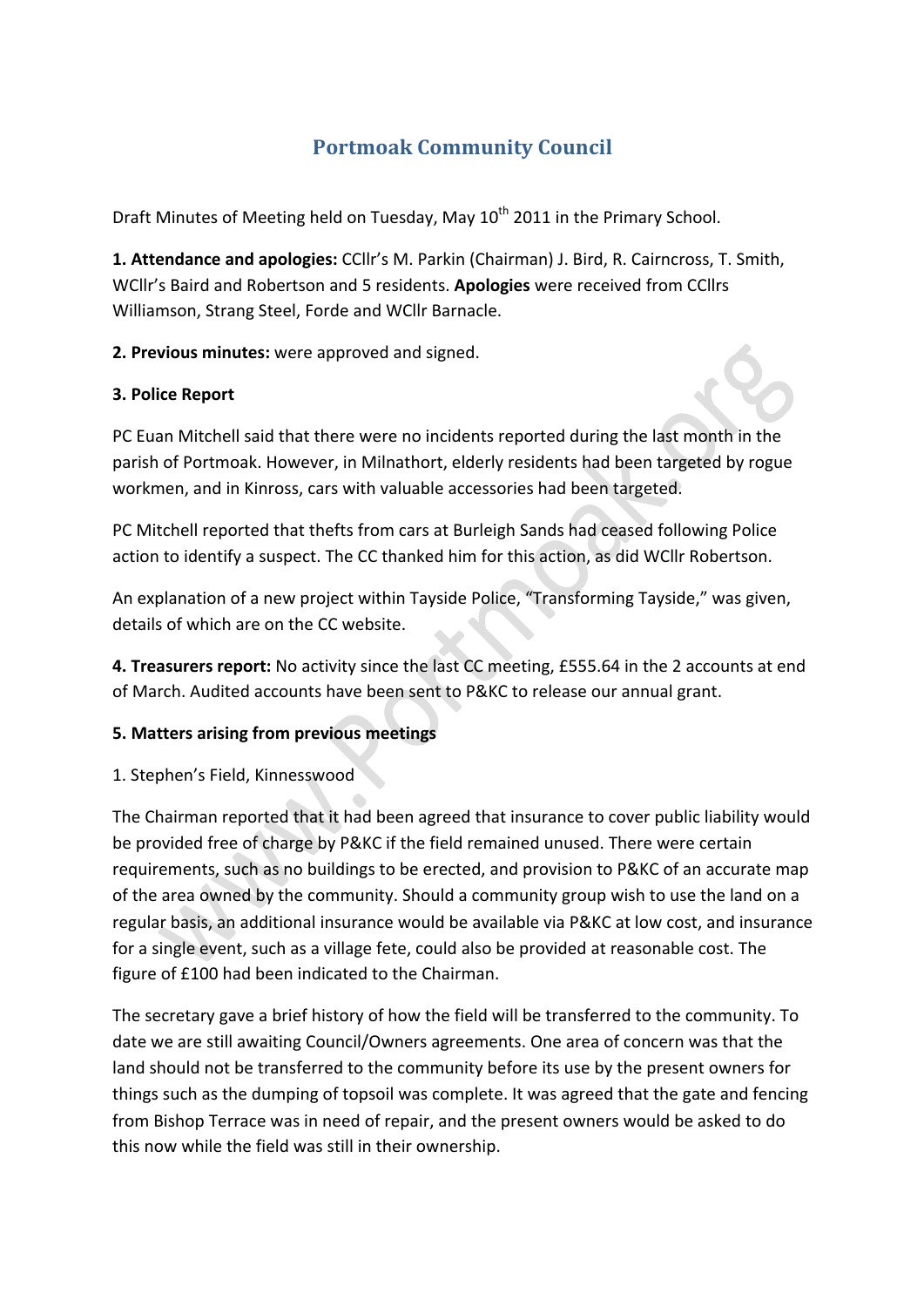2. Balgedie Toll to Mawcarse Road.

WCllr Baird would follow up on one missing Horse Warning sign, and also agreed to follow up on two damaged signs on the A911 at Wester Balgedie.

3. Hedge alongside playing field, Kinnesswood.

Now complete. It was noted that the CC had written to P&KC thanking them for the work which had been carried out.

4. Kinnesswood Bus Shelter area.

The Chairman had spoken with a local resident who had stated that his gable wall had become damp since paving slabs had been lifted in the garden area and replaced with soil. The resident also had a concern over any development of this particular area, particularly if vehicular access was involved. The Chairman had suggested to the resident that "improvement" would be a better description of any likely work to the area, as it was the word "development" that had triggered the concern and contact from the resident.

Cllr Smith explained the suggestions which had been made by Kinnesswood in Bloom for improvement of the Bus Shelter Area.

- 1. Screed the floor in the bus shelter
- 2. Paint the seats

3. Reposition the notice board within the shelter if sufficient lighting could be established.

The CC welcomed and supported these suggestions. WCllr Robertson suggested that contact be made with P&KC re the state of the Bus Shelter roof and to ask them to repair it. He agreed to provide a contact name.

#### 5. Meeting with Gliding Centre

There had been another meeting with the Gliding Centre. This would be an on-going situation, and would not be minuted in the future.

#### 6. Build Outs

There were a number of issues with the new style build outs which WCllr Baird would progress.

7. Snow clearance and gritting of roads during last winter

The report had been forwarded to P&KC and would be made available on the CC website.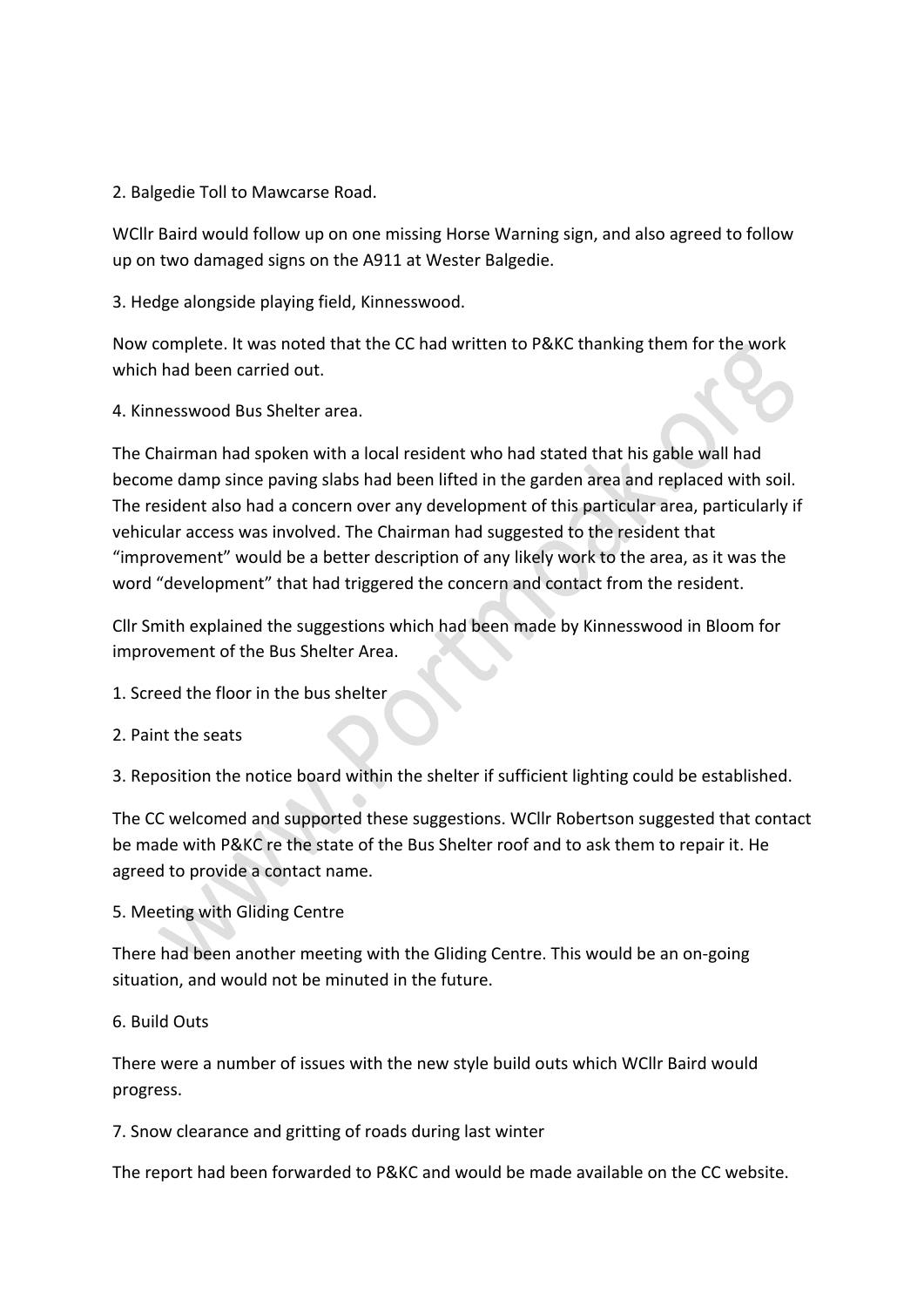#### 8. Water level in Loch Leven.

The Chairman had contacted the River Leven Trustees via their website and had not received a reply. He had also written to the Chairman of the Trustees on 3rd May, requesting information about the method of control of the water level in Loch Leven, and expected a reply for the next meeting.

### 9. The Convention of Perth and Kinross Community Councils

The Chairman had attended the meeting on April 20<sup>th</sup> held for the purpose of dissolving the Convention. This had not happened, and another meeting will be held.

#### **6.#Subcommittee reports**

#### **Paths, Pavements and Roads**

CCIIr Smith had reported two incidents of potholes to Clarence on the P&KC website. This was a good system for residents to report a road problem.

There is sufficient money available for this year's cutting of the MBW grass, but suggestions to fund next year would be considered by Cllr Smith and Parkin. There was also maintenance work required on the path.

With regard to the path alongside the A911 it was agreed that the CC should write and thank P&KC for completing the work.

A copy of a letter received by a resident from the Planning Officer at P&KC regarding the path, and specifically the retaining wall at Portmoak Hall, was read out. No copy of the original letter sent by the resident to P&KC had been received by the CC.

Some discussion then arose in trying to determine the exact cost of the whole of the project. The Chairman said that his understanding from information received was that the whole of the works had cost in the region of £57,000, with some adjustment to be made due to ongoing snagging and retentions made by P&KC to the contractor's account, but the copy of the letter from the Planning Officer at P&KC, given to the CC by a resident, as mentioned above, said that to date £69,814 had been paid, and even that figure would be liable to change, as the Roads Department had not agreed all costs with the Contractor to date. It was agreed that the final figure would emerge in due course.

WCllr Baird agreed to follow up the replacement of the Kilmagadwood sign.

A resident questioned whether the handrail on the retaining wall opposite the hall was properly secure, as he thought that it was only bolted to the top row of bricks, and had moved when he had used it recently. WCllr Baird would follow this up with P&KC.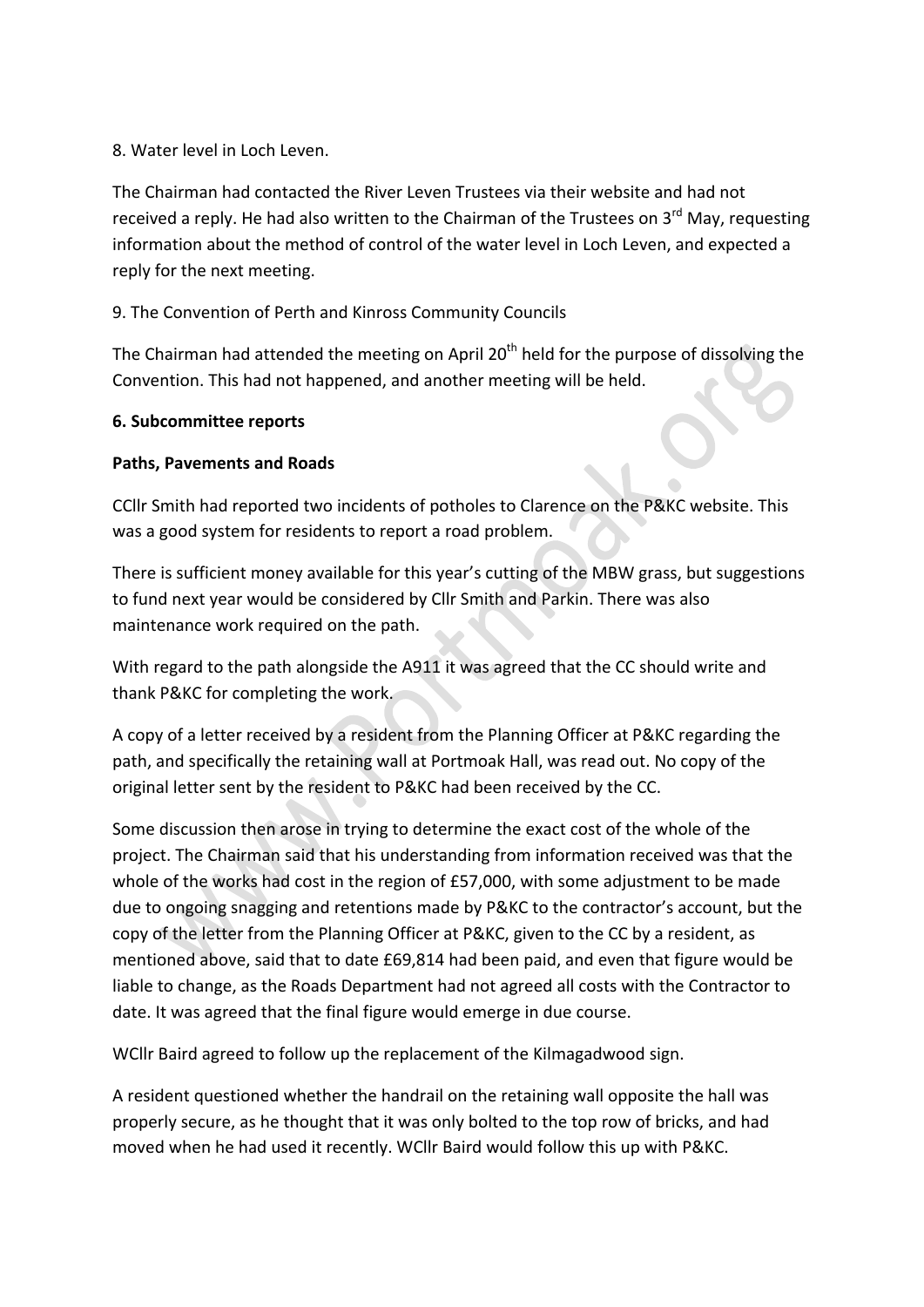Discussion then followed on where the CC should direct their efforts on further paths in Portmoak, and the need for paths between Wester and Easter Balgedie, and also from Scotlandwell to the Church.

It was suggested that more residents were likely to use the path from Scotlandwell to the Church and it might be possible for a grassed part of the fields between Easter and Wester Balgedie to be used.

WCllr Robertson agreed to follow up on certain suggestions regarding these paths, particularly in view of visitors to the area who were walking around the various Loch paths, and then finding themselves without any pavement whatsoever between Wester and Easter Balgedie.

## **Planning**

Cllr Cairncross explained that the latest information regarding planning applications could be found on the CC website. All of the 2010 applications had been determined although there were still outstanding applications which had been submitted in 2008/9.

Three applications were mentioned:

1. Erection of dwelling house, livery, stables and associated buildings at Portmoak Livery Stables, Scotlandwell (11/00496/IPL) This is in the area between the sewage station and the newly built houses, alongside the track to Portmoak Moss.

2. Alterations and extension to house at The Clunes, Leslie Road, Scotlandwell. (11/00388/FLL)

3. Alterations to dwelling house and installation of windows at Priory Bank, Back Dykes Road, Kinnesswood. (11/00659/FLL)

Apart from recognising that two were in conservation areas, no other comments would be made regarding the applications.

The status of the retrospective application regarding the static caravan at the Stables, alongside the airfield, remained to be established.

The CC would consider the request by residents at Kilmagadwood to have the village boundary changed so that the potential third building plot was excluded.

The CC was awaiting the response from a meeting planned between P&KC Legal and Planning departments, following procedural problems that had been brought to their attention, as detailed in last month's minutes.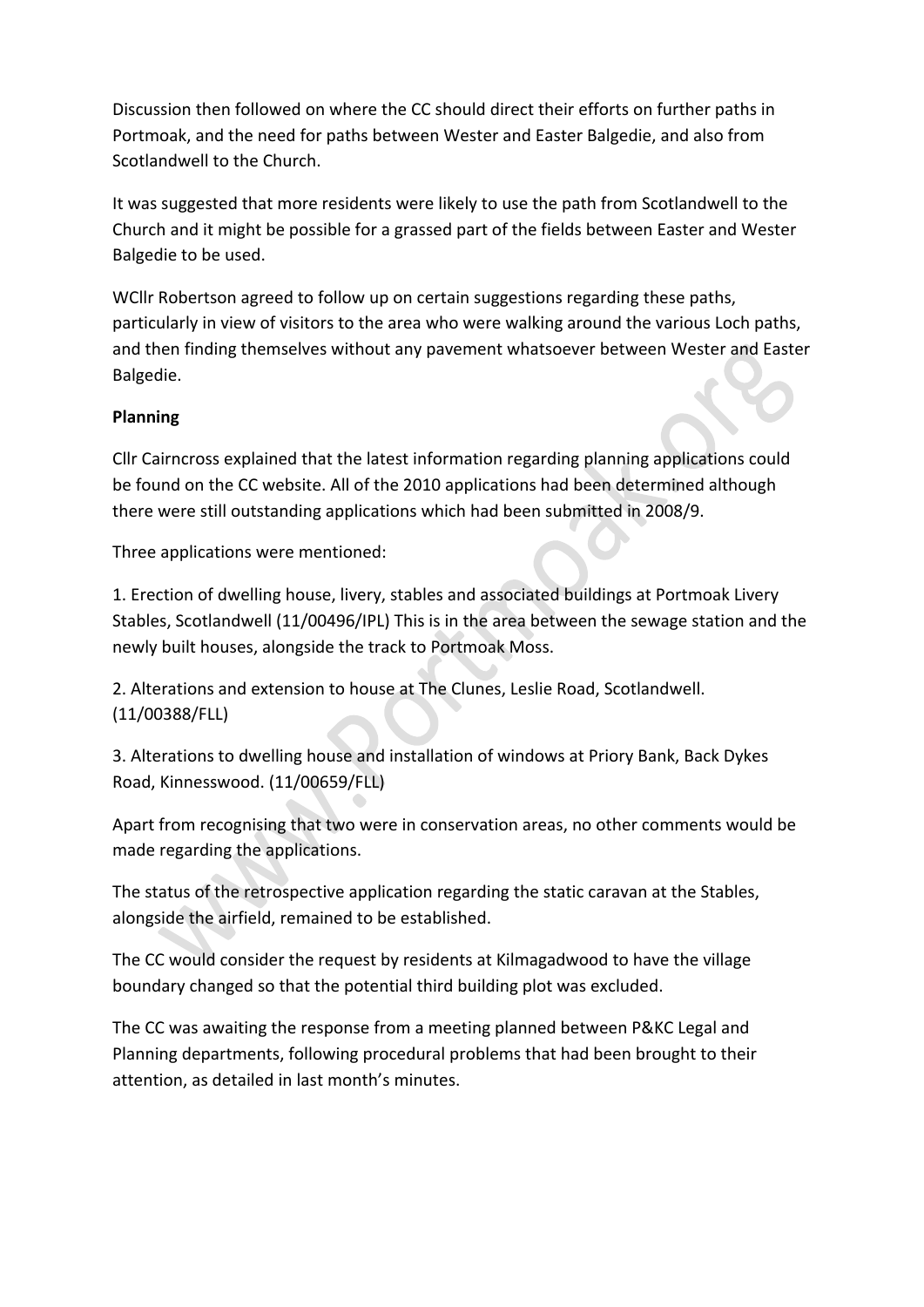## **7.#Ward#Cllr#reports**

(Issues which were going to be raised have been included in previous items)

## **8.#AOCB**

1. The secretary had received information from P&KC re "The Big Lunch Scotland" planned for June  $5<sup>th</sup>$  2011. Further details can be found on P&KC website, facebook, and twitter.

2. The Peoples Postcode trust was looking to give grants. Interested parties should look at www.postcodetrust.org.uk

3. A resident who had previously sent a letter to the CC regarding future building work at Wester Balgedie gave further information regarding the letter, and made a brief presentation of the contents of that letter to the Meeting.

He stated that there had been a meeting of Wester Balgedie residents (who lived in the immediate vicinity of the farm buildings) who were affected by the recent planning application.

The residents were not against development, just the previous proposals put forward.

The content of the Report (which can be found on the CC website) was considered on the basis of care for the hamlet in which they lived, and the further investment of the heritage of the village.

The Chairman thanked the residents for their input and supported the pro-active approach made by the residents (also supported by the Ward Cllrs) although the CC could not make a formal comment until such times as a planning application had been submitted.

The Chairman however felt that the CC could write to P&KC, to whom the Report had already been sent by the Wester Balgedie residents, and express support for the positive approach they had taken.

#### **9. Communications since last meeting**

10.5.11 Notice of AGM for Association for Protection of Rural Scotland, May 28<sup>th</sup> 2011

10.5.11 P&KC Planning list

8.5.11 Copy of letter, P&KC Planning and Regeneration dept. to resident re wall at Kilmagadwood.

28.4.11 Letter from WB resident re future planning suggestions at WB

7.5.11 P&KC Kinross High School, Young person award

5.5.11 T in the Park, Local community Forum meeting